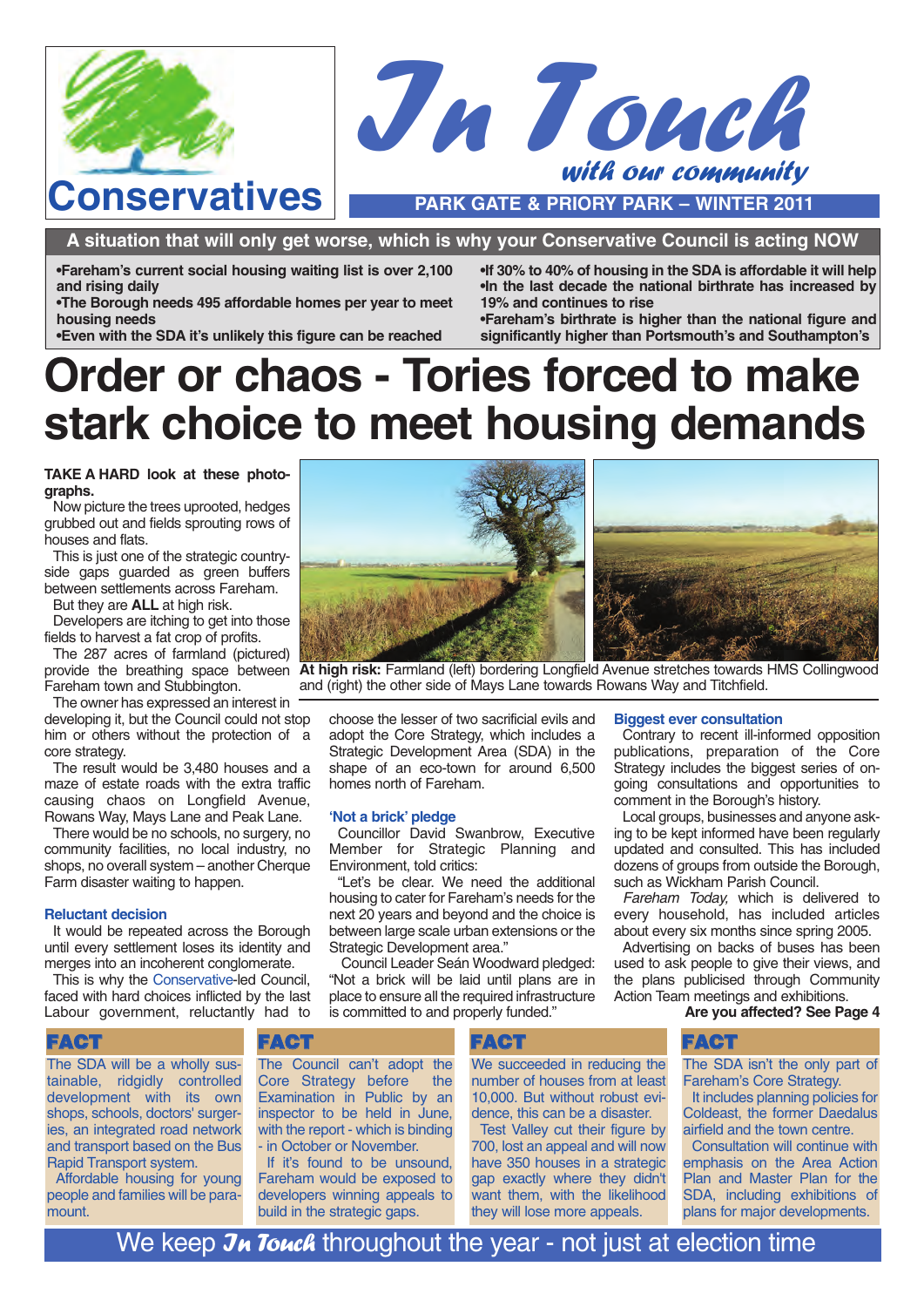

In Touch 2 Winter 2011

# **WARD NEWS BRIEFS**

#### **CAT meeting**

The Western Wards<br>Community Action Community Team meeting was held in Burridge Village Hall on February 3.

There were discussions on the proposed closure of the Locks Heath Surgery and Trading Standards, reference to cold calling. Next meeting: June<br>15 at Sarisbury

**Sarisbury** Community Centre.

#### **Help your council**

If you are over 18, live in the Borough and wish to improve services, you can by joining Fareham's e-panel.

The Council uses the e-panel to gauge opinion about important local issues.

You can register via: www.fareham.gov.uk/c onsultation

#### **Fraudsters beware**

Cheats better think twice before trying council tax fraud.

Fareham is leading a county-wide purge involving 9 districts to catch the culprits who cost the country millions of pounds.

Over £200m of single person discounts may<br>be falsely claimed be falsely across Britain

It could total £130,000 a year for Fareham.

#### **Fix bayonets!**

A Freedom March of HMS Collingwood, led by The Royal Marines Band, Portsmouth will take place on Saturday May 7 at 11am in West Street, Fareham.

The base was given<br>Freedom of the Freedom Borough in 1974, entitling them to march through the streets of Fareham with 'bayonets fixed and colours flying' every four years.

### Residents are pleased with new, safer cycle route

**A PARK GATE resident enjoys the new cycle path along Botley Road from Rookery Avenue to Duncan Road .** 

Ward Councillor Marian Ellerton is pleased that the clearly marked extended pavement over the motorway provides a wider, safer path for cyclists.

It was paid for by developers' contributions to Hampshire Highways.



# **Doctors accused of putting business before health care**

**DOCTORS at Locks Road surgery are putting business before the health care of their patients, ward councillors have claimed.**

The possibility that it could be closed and patients sent to the Whiteley surgery has angered residents who use it.

Patients were shocked to receive a letter from the surgery in December advising that consideration was being given to close the surgery on March 31, 2011.

Conservative ward Councillors Brian Bayford and Marian Ellerton are concerned that a visit to the Whiteley Surgery involves a round trip by car of a minimum of 7 miles through the heavy traffic at Park Gate, Segensworth and Junction 9 over the M27.

There is also limited car parking at the Whiteley Surgery.

Marian Ellerton said: "The Locks Road surgery is on a bus route, but patients fear that little consideration appears to have been given to those without personal transport."

Brian Bayford said: "The practice has a contract with the Primary Care Trust to provide a service to the people of the Locks Heath area and Whiteley.

"Any changes to that contract need to be approved by the PCT, which will consider a number of issues, including the quality of care for the patients and the access to the Whiteley surgery."

Both ward councillors added: "The GPs have made a good business case for the practice, but not a good health care case for their patients."

Councillors also believe that the surgery is an integral part of the local community and that losing such a facility is detrimental to the well being of the patients.

Fareham Council has advised the PCT of its concerns and also requested the doctors to delay the March 31 date to allow further debate and consultation to take place.

## Localism Bill will not be a cure for all planning issues

**THE Localism Bill currently going through Parliament is not the panacea many believe will enable them to reject or accept local developments as they wish.**

Councilllor Leslie Keeble, executive member for performance and improvement, stresses the Bill is in draft legislation only.

It will probably be substantially amended with some clauses rejected or significantly changed before it receives the Royal Assent late in 2011.

When it comes into force early in 2012, it will abolish Regional Strategies.

Local people will be able to initiate the making of two things:

1 A Neighbourhood Development Plan, which will be additional to a current local development plan.

2 A Neighbourhood Development Order which will permit local development of a specific type in the neighbourhood, either generally or on a specific site, and which amounts to a grant of planning permission.

It will not, however, allow residents to reduce development, only to propose extra development in their area.

In each case the support of at least 50% of local people is required. This is a general description of the impact of the proposals set out in the Bill.

However, these will be subject to regulations made by the Secretary of State which will place controls on how these powers can be used.

## Nice idea, but doubts over siting of care village plan

**A PLANNING application for a care complex is being submitted for the land behind the Village Inn, Botley Road and into the area of scrubland off Beacon Bottom.**

The care village would include several bungalows with a residential unit for residents requiring short-term care and a rest home for those no longer able to care for themselves.

A health centre with physio and other

### **DEBENHAMS have begun fitting out their new store in Fareham Shopping Centre.** Major Fareham stores are on course for completion

The store and adjoining multistorey car park expected to be finished by the end of this summer.

amenities would also be provided.

Councillor Brian Bayford said: "The principle is excellent, but your councillors have reservations as to whether this is the best location in the interests of local residents.

"This is especially relevant after the failure to stop the planning application for a day nursery in Beacon Bottom recently, which was opposed by both Councillor Marian Ellerton and myself."

Tesco's store in Quay Street should be finished by the end of this year or early in 2012, but it won't be allowed to trade until the Quay Street roundabout improvements it is paying for are finished.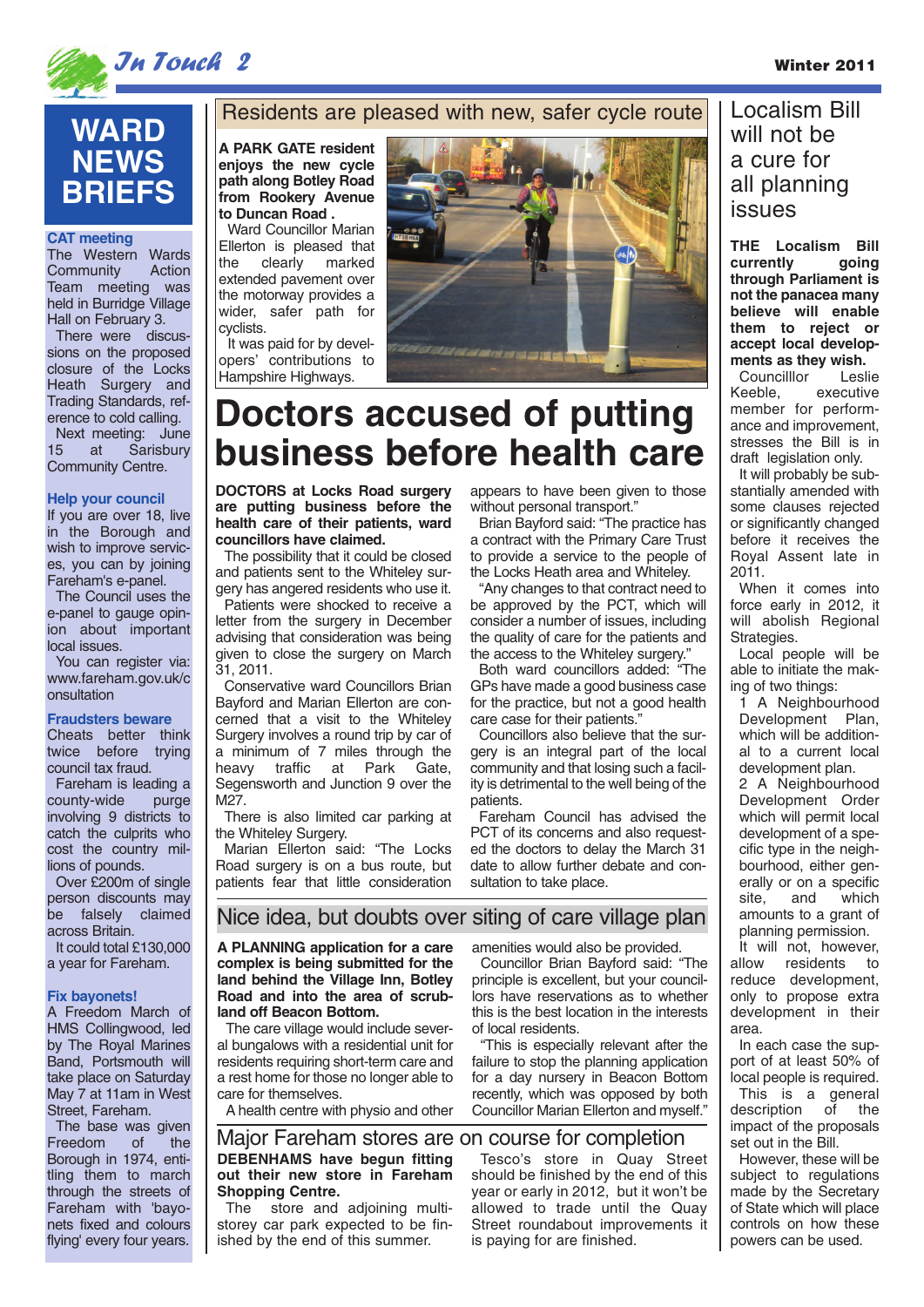Winter 2011 **In True 2011 In the United States 2011** *Jn Touch 3* 

# Residents' joy as garden grabbing bid

### **RESIDENTS are celebrating victory over a garden grabber.**

An appeal to build houses and flats in a garden plot in Bridge Road was thrown out by a planning inspector. The plans had been fiercely opposed by local residents and **Conservative** ward Councillors Marian Ellerton and Brian Bayford at the appeal hearing in November.

Fareham Council had refused planning consent on the grounds that it had a harmful effect on nearby residential properties and was an incongruous, poorly designed scheme with unsuitable access.

Marian Ellerton said: "Park Gate residents and their ward councillors will continue to object to any unsuitable infill development that is applied for in the area."

## Royal wedding

The Council is updating its website so that information is available for those wishing to organise a street party to celebrate the Royal wedding on April 29. It should be ready as we publish.

# **Draft plans for former Coldeast hospital site on the way at last**



**New lease of life:** Stately Coldeast mansion features in development plans.

### **THE FUTURE of the old Coldeast Hospital site is closer to being settled, with a wealth of community benefits in the pipeline.**

Working with the Homes and Communities Agency, Miller Homes and the Primary Care Trust, Fareham Council hopes to have an approved draft development brief ready this summer.

Councillor Brian Bayford said It could not be formally adopted until Fareham's Core Strategy had been approved.

But there are unlikely to be any significant changes made as a result of the Core Strategy examination.

"It has always been the Council's aim to gain control of as much of the site as possible for use as public open space, and to preserve the mansion which is locally listed.

"As was pointed out during a consultation a few years ago, this has always meant giving up part of the site for development," he said.

The current proposal is for a further 150 to 170 dwellings to be built on the site, plus up to 60 units of much needed sheltered accommodation. Also, an area previously reserved for use by the Primary Care Trust

will see up to 30 houses built. As this is part of the current urban area it would be impossible to pre-

vent under current planning rules. The mansion will be preserved and restored and used in a way that will benefit the area and open parkland to the south will be retained.

Community benefits include:

•Use of the many acres of remaining woodland as public space •New cemetery, sports pitches and a sports pavilion/community hall •Allotments and a site for the Western Wards swimming pool.

There is also space for the recently opened Community Hospital to be extended.

A first draft brief should be available in April with a consultation and exhibitions outlining the plans in May or June.

The plans should be finalised later in the summer and adopted before the end of the year provided the Fareham Core Strategy is approved.

## £3,500 for **Speedwatch** campaign

**Seán Woodward has awarded over £3,500 to Burridge and Swanwick Residents' Association for equipment and uniforms to carry out Speedwatch campaigns.**

It will enable residents to encourage motorists to drive with respect through the village.

The Speedwatch campaign is to be run in conjunction with police and volunteers who will note registration numbers of speeding traffic and pass them to the police to follow up.

The equipment will be available to any resigroups in Sarisbury Division which includes Burridge, Park Gate, Sarisbury, Swanwick, and Whiteley.



# **PARK GATE & PRIORY PARK CONSERVA**

**We are very active with social and political events and membership drives. If you would like further details, to join us, or to help in any way such as distribution of In Touch newsletters in your road, please contact your ward councillors.**



**Brian Bayford** 1 Camarque Close Whiteley PO15 7DT Tel: 01489 880740 email: bbayford@fareham.gov.uk



# **Park Gate**

**WARD COUNCILLORS**



**Marian Ellerton** 230 Botley Road Burridge SO31 1BL Tel: 01489 570774 email: mellerton@fareham.gov.uk

## **COUNTY COUNCILLOR Fareham Sarisbury**

**Seán Woodward** 8 Persian Drive, Whiteley PO15 7BJ Tel: 01489 881030 email: sean.woodward@hants.gov.uk